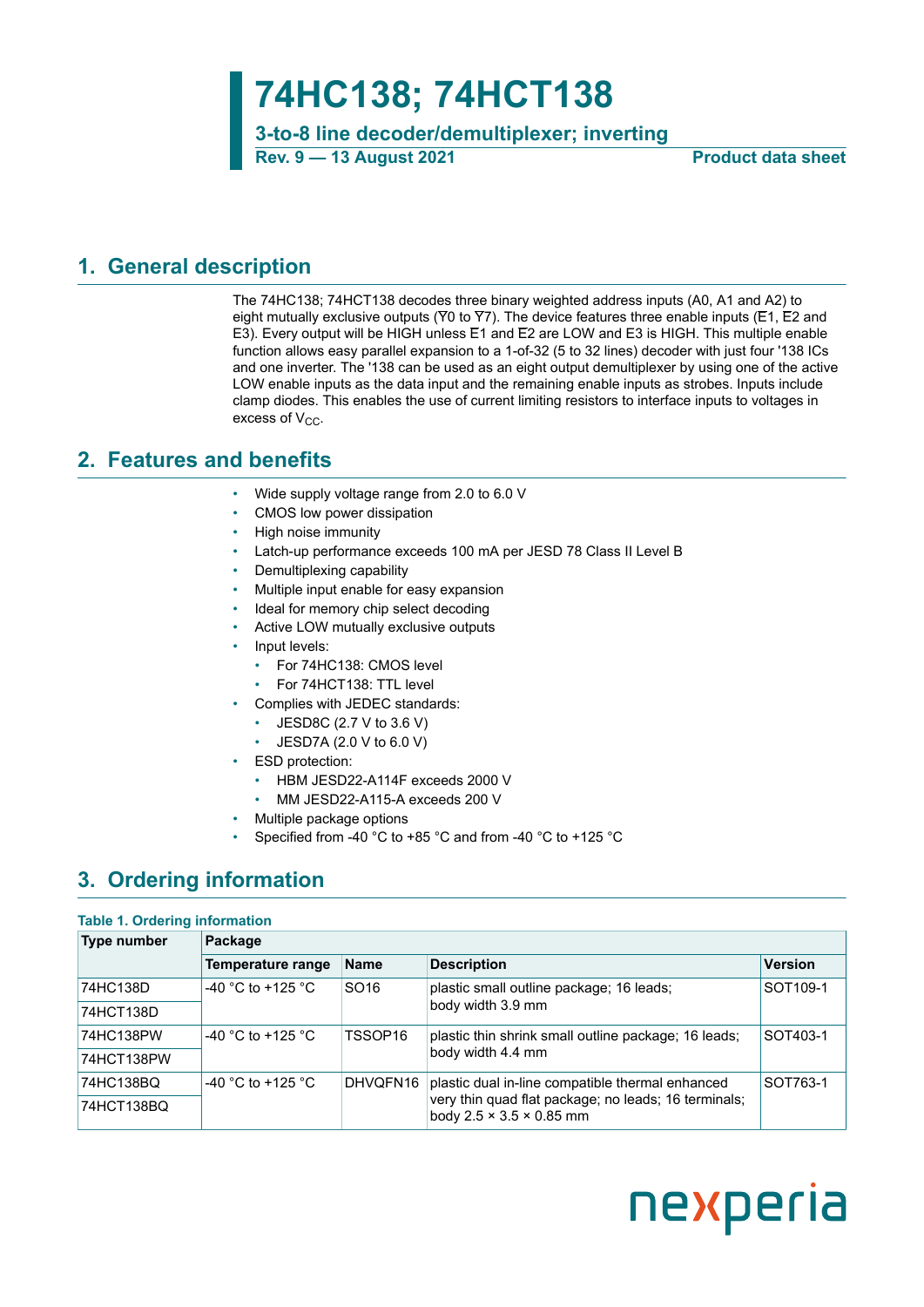#### **3-to-8 line decoder/demultiplexer; inverting**

# <span id="page-1-0"></span>**4. Functional diagram**

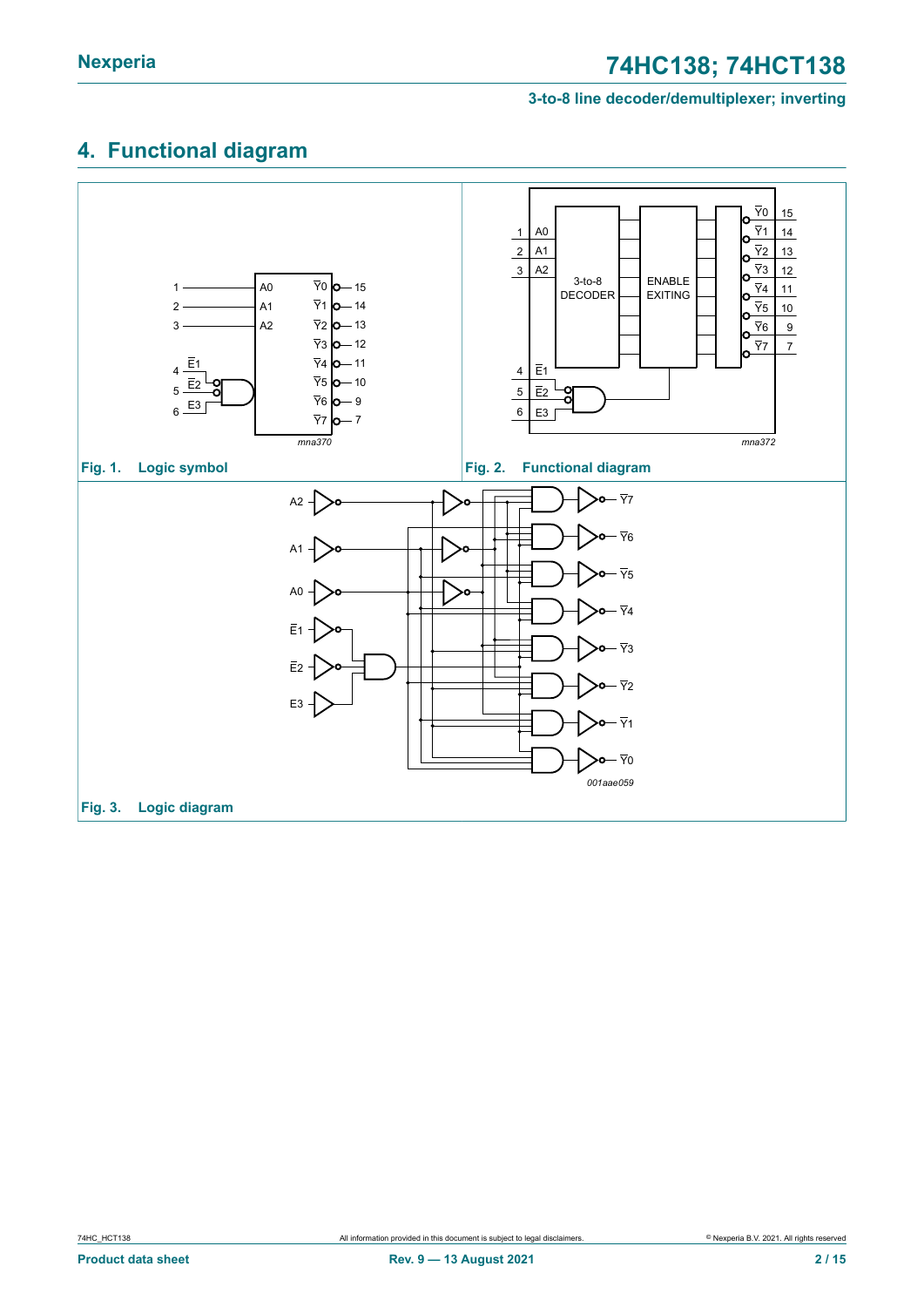# <span id="page-2-1"></span>**5. Pinning information**



#### <span id="page-2-2"></span><span id="page-2-0"></span>**5.1. Pinning**

### <span id="page-2-3"></span>**5.2. Pin description**

| <b>Table 2. Pin description</b>    |                              |                            |
|------------------------------------|------------------------------|----------------------------|
| Symbol                             | <b>Pin</b>                   | <b>Description</b>         |
| A0, A1, A2                         | 1, 2, 3                      | address input              |
| $\overline{E}$ 1, $\overline{E}$ 2 | 4, 5                         | enable input (active LOW)  |
| E <sub>3</sub>                     | 6                            | enable input (active HIGH) |
| 70, 71, 72, 73, 74, 75, 76, 77     | 15, 14, 13, 12, 11, 10, 9, 7 | output                     |
| <b>GND</b>                         | 8                            | ground (0 V)               |
| $V_{CC}$                           | 16                           | supply voltage             |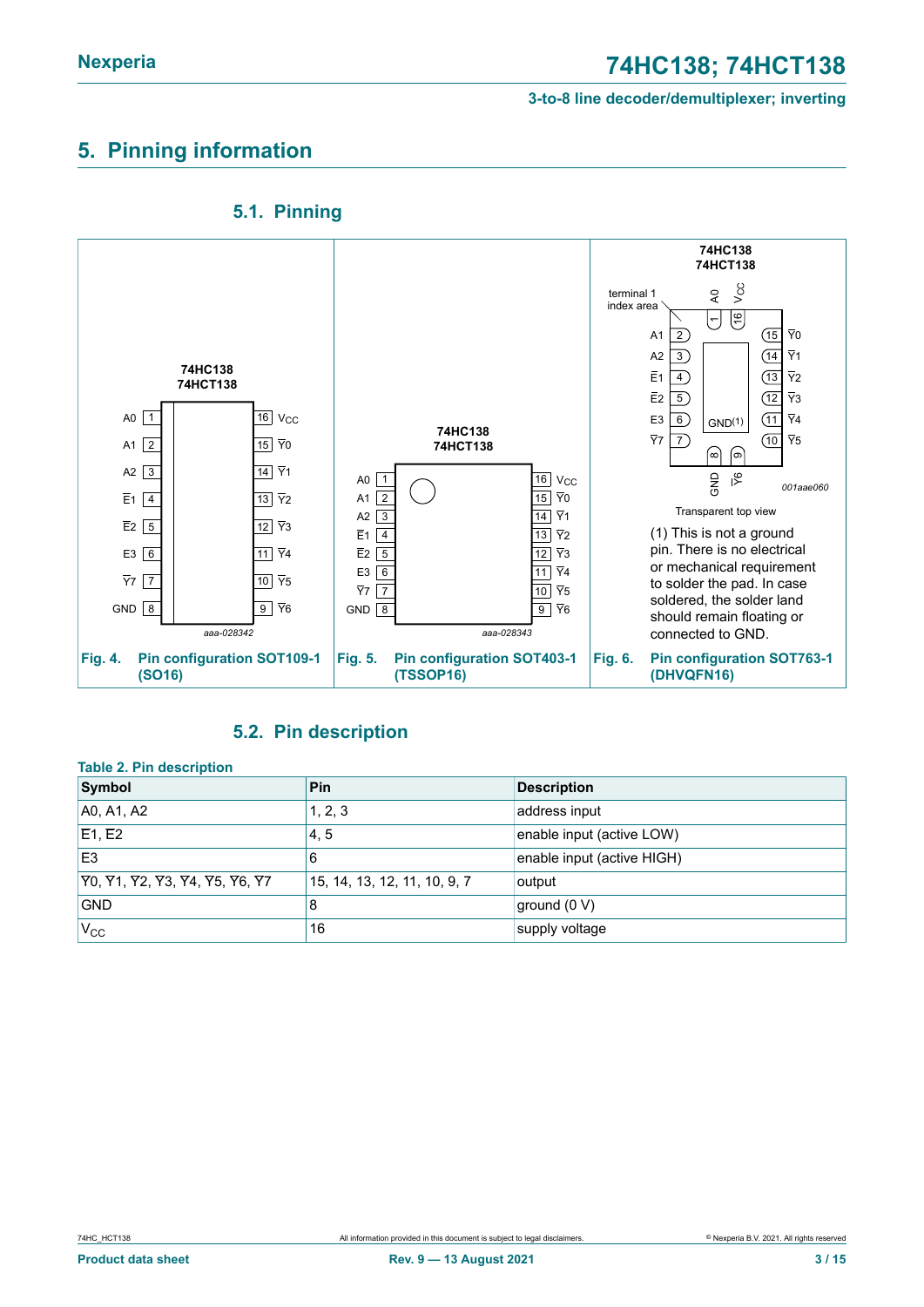### <span id="page-3-2"></span><span id="page-3-0"></span>**6. Functional description**

#### **Table 3. Function table**

*H = HIGH voltage level; L = LOW voltage level; X = don't care.*

| Control        |    |                | Input          |                |                | <b>Output</b> |           |                 |           |                 |                 |           |                |
|----------------|----|----------------|----------------|----------------|----------------|---------------|-----------|-----------------|-----------|-----------------|-----------------|-----------|----------------|
| E <sub>1</sub> | E2 | E <sub>3</sub> | A <sub>2</sub> | A <sub>1</sub> | A <sub>0</sub> | <b>Y7</b>     | <b>Y6</b> | $\overline{Y}5$ | <b>Y4</b> | $\overline{Y}3$ | $\overline{Y}2$ | <b>Y1</b> | Y <sub>0</sub> |
| H.             | X  | ΙX             | X              | X              | X              | H             | H         | H               | H         | $\mathsf{H}$    | Н               | H         | $\mathsf{H}$   |
| Ιx             | H  | X              |                |                |                |               |           |                 |           |                 |                 |           |                |
| $\overline{X}$ | X  | L              |                |                |                |               |           |                 |           |                 |                 |           |                |
| L              | L  | H              |                |                | L              | H             | H         | H               | H         | H               | H               | H         | ┗              |
|                |    |                |                | L              | H              | H             | н         | H               | H         | Н               | Н               |           | Η              |
|                |    |                |                | H              | L              | H             | H         | H               | H         | H               | L               | H         | H              |
|                |    |                |                | H              | H              | H             | H         | H               | H         | L               | Н               | H         | $\mathsf{H}$   |
|                |    |                | H              | L              | L              | H             | H         | H               | L.        | H               | Н               | H         | H              |
|                |    |                | H              | L              | H              | H             | H         | L               | H         | H               | Н               | H         | $\mathsf{H}$   |
|                |    |                | H              | H              | L              | H             | L         | H               | Η         | H               | H               | H         | Н              |
|                |    |                | H              | Н              | Н              |               | н         | Н               | H         | Η               | н               | H         | Η              |

# <span id="page-3-3"></span>**7. Limiting values**

#### <span id="page-3-1"></span>**Table 4. Limiting values**

In accordance with the Absolute Maximum Rating System (IEC 60134). Voltages are referenced to GND (ground = 0 V).

|                        | <b>Symbol Parameter</b>  | <b>Conditions</b>                                               | Min                      | <b>Max</b>               | Unit |
|------------------------|--------------------------|-----------------------------------------------------------------|--------------------------|--------------------------|------|
| $V_{\rm CC}$           | supply voltage           |                                                                 | $-0.5$                   | $+7$                     | V    |
| $I_{IK}$               | input clamping current   | $V_1$ < -0.5 V or $V_1$ > $V_{CC}$ + 0.5 V                      | -                        | ±20                      | mA   |
| $I_{OK}$               | output clamping current  | $V_{\Omega}$ < -0.5 V or $V_{\Omega}$ > $V_{\text{CC}}$ + 0.5 V | $\overline{\phantom{0}}$ | ±20                      | mA   |
| I <sub>O</sub>         | output current           | $V_{\Omega}$ = -0.5 V to (V <sub>CC</sub> + 0.5 V)              | -                        | ±25                      | mA   |
| $I_{\rm CC}$           | quiescent supply current |                                                                 | $\blacksquare$           | 50                       | mA   |
| <b>I<sub>GND</sub></b> | ground current           |                                                                 | -50                      | $\overline{\phantom{a}}$ | mA   |
| $T_{\text{stg}}$       | storage temperature      |                                                                 | $-65$                    | $+150$                   | °C   |
| $P_{\text{tot}}$       | total power dissipation  | $[1]$                                                           | -                        | 500                      | mW   |

[1] For SOT109-1 (SO16) package:  $P_{\text{tot}}$  derates linearly with 12.4 mW/K above 110 °C. For SOT403-1 (TSSOP16) package: Ptot derates linearly with 8.5 mW/K above 91 °C. For SOT763-1 (DHVQFN16) package: Ptot derates linearly with 11.2 mW/K above 106 °C.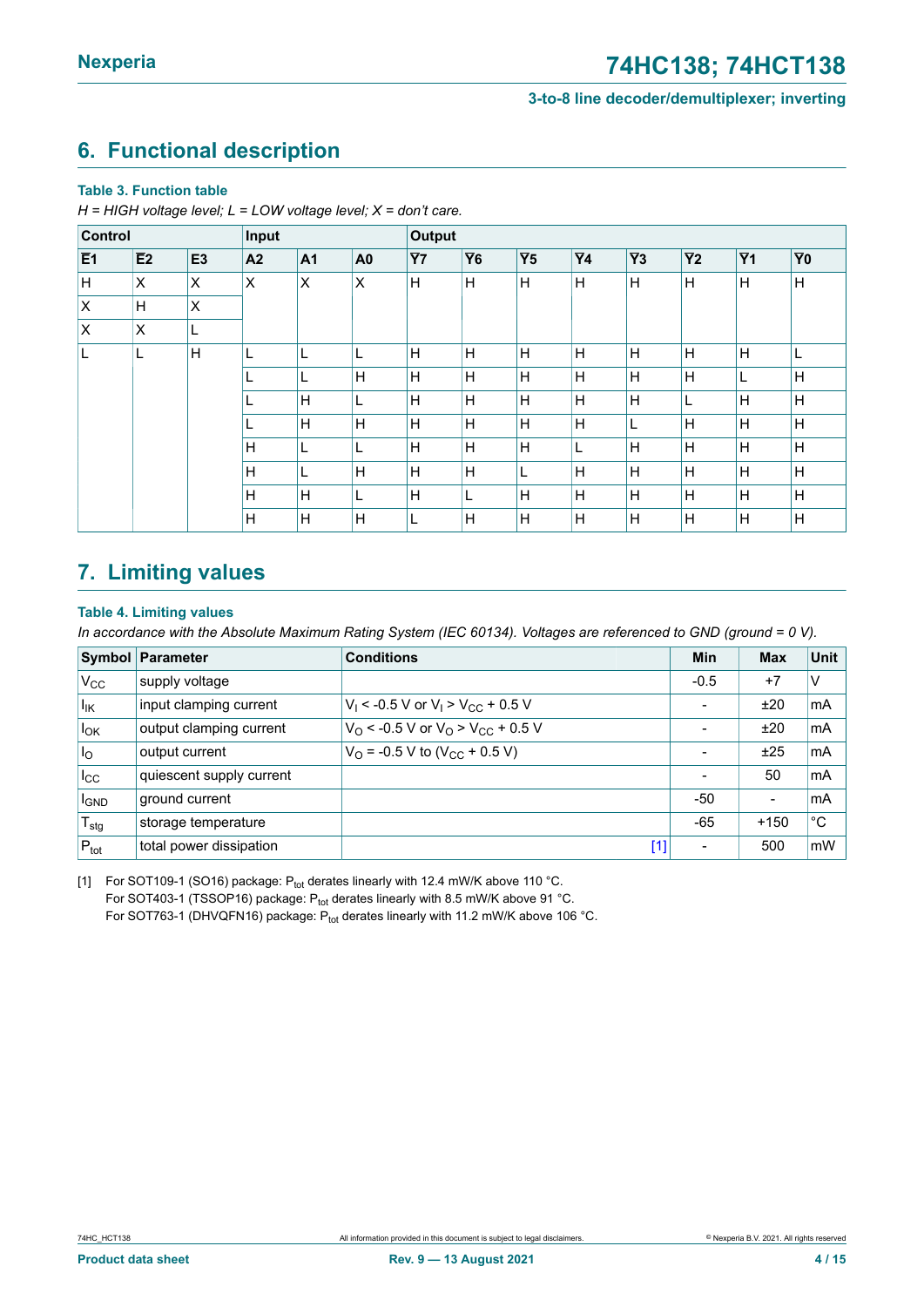### <span id="page-4-1"></span>**8. Recommended operating conditions**

#### **Table 5. Recommended operating conditions**

*Voltages are referenced to GND (ground = 0 V)*

|                     | Symbol Parameter                    | <b>Conditions</b>    | 74HC138 |                          |              | 74HCT138                 | <b>Unit</b>              |                              |              |
|---------------------|-------------------------------------|----------------------|---------|--------------------------|--------------|--------------------------|--------------------------|------------------------------|--------------|
|                     |                                     |                      | Min     | <b>Typ</b>               | <b>Max</b>   | Min                      | <b>Typ</b>               | <b>Max</b>                   |              |
| $V_{CC}$            | supply voltage                      |                      | 2.0     | 5.0                      | 6.0          | 4.5                      | 5.0                      | 5.5                          | $\vee$       |
| $V_{\parallel}$     | input voltage                       |                      | 0       | $\overline{\phantom{a}}$ | $V_{\rm CC}$ | 0                        | $\blacksquare$           | $V_{\rm CC}$                 | ۱V           |
| $V_{\rm O}$         | output voltage                      |                      | 0       | $\blacksquare$           | $V_{\rm CC}$ | 0                        | $\overline{\phantom{a}}$ | $V_{\rm CC}$                 | $\vee$       |
| $T_{\sf amb}$       | ambient temperature                 |                      | $-40$   | $+25$                    | $+125$       | $-40$                    | $+25$                    | $+125$                       | $^{\circ}$ C |
| $\Delta t/\Delta V$ | input transition rise and fall rate | $V_{\rm CC}$ = 2.0 V |         | $\blacksquare$           | 625          | $\overline{\phantom{a}}$ | $\overline{\phantom{a}}$ | $\qquad \qquad \blacksquare$ | ns/V         |
|                     |                                     | $V_{CC}$ = 4.5 V     |         | 1.67                     | 139          | $\overline{\phantom{a}}$ | 1.67                     | 139                          | ns/V         |
|                     |                                     | $V_{CC}$ = 6.0 V     |         | $\blacksquare$           | 83           | $\overline{\phantom{0}}$ | $\overline{\phantom{a}}$ | $\qquad \qquad \blacksquare$ | ns/V         |

### <span id="page-4-0"></span>**9. Static characteristics**

#### **Table 6. Static characteristics**

*At recommended operating conditions; voltages are referenced to GND (ground = 0 V).*

|                 | Symbol Parameter         | <b>Conditions</b>                                                       |                          | $T_{amb}$ = 25 °C        |                          |                | $T_{amb}$ = -40 °C<br>to $+85$ °C | $T_{amb}$ = -40 °C<br>to +125 °C | Unit                     |        |
|-----------------|--------------------------|-------------------------------------------------------------------------|--------------------------|--------------------------|--------------------------|----------------|-----------------------------------|----------------------------------|--------------------------|--------|
|                 |                          |                                                                         | Min                      | <b>Typ</b>               | <b>Max</b>               | <b>Min</b>     | <b>Max</b>                        | Min                              | <b>Max</b>               |        |
| 74HC138         |                          |                                                                         |                          |                          |                          |                |                                   |                                  |                          |        |
| V <sub>IH</sub> | <b>HIGH-level</b>        | $V_{\rm CC}$ = 2.0 V                                                    | 1.5                      | 1.2                      | $\blacksquare$           | 1.5            | $\blacksquare$                    | 1.5                              | $\blacksquare$           | $\vee$ |
|                 | input voltage            | $V_{CC}$ = 4.5 V                                                        | 3.15                     | 2.4                      | $\overline{a}$           | 3.15           | $\overline{a}$                    | 3.15                             |                          | $\vee$ |
|                 |                          | $V_{CC}$ = 6.0 V                                                        | 4.2                      | 3.2                      | $\overline{a}$           | 4.2            | $\overline{\phantom{a}}$          | 4.2                              | $\overline{\phantom{a}}$ | V      |
| $V_{IL}$        | LOW-level                | $V_{CC}$ = 2.0 V                                                        | $\blacksquare$           | 0.8                      | 0.5                      | $\blacksquare$ | 0.5                               | $\overline{\phantom{a}}$         | 0.5                      | V      |
|                 | input voltage            | $V_{CC}$ = 4.5 V                                                        | $\overline{a}$           | 2.1                      | 1.35                     | $\frac{1}{2}$  | 1.35                              | $\frac{1}{2}$                    | 1.35                     | V      |
|                 |                          | $V_{CC}$ = 6.0 V                                                        | $\overline{a}$           | 2.8                      | 1.8                      |                | 1.8                               | $\blacksquare$                   | 1.8                      | V      |
| $V_{OH}$        | <b>HIGH-level</b>        | $V_I = V_{IH}$ or $V_{IL}$                                              |                          |                          |                          |                |                                   |                                  |                          |        |
|                 | output voltage           | $I_{\text{O}}$ = -20 µA; $V_{\text{CC}}$ = 2.0 V                        | 1.9                      | 2.0                      | $\overline{a}$           | 1.9            | $\overline{\phantom{a}}$          | 1.9                              | $\blacksquare$           | $\vee$ |
|                 |                          | $I_{\Omega}$ = -20 µA; $V_{\text{CC}}$ = 4.5 V                          | 4.4                      | 4.5                      | $\blacksquare$           | 4.4            | $\overline{\phantom{a}}$          | 4.4                              | $\blacksquare$           | V      |
|                 |                          | $I_{\text{O}}$ = -20 µA; $V_{\text{CC}}$ = 6.0 V                        | 5.9                      | 6.0                      | $\frac{1}{2}$            | 5.9            | $\overline{\phantom{0}}$          | 5.9                              |                          | V      |
|                 |                          | $I_{\Omega}$ = -4.0 mA; $V_{\text{CC}}$ = 4.5 V                         | 3.98                     | 4.32                     | $\overline{\phantom{a}}$ | 3.84           | $\overline{a}$                    | 3.7                              | $\overline{\phantom{a}}$ | V      |
|                 |                          | $I_{\Omega}$ = -5.2 mA; $V_{\text{CC}}$ = 6.0 V                         | 5.48                     | 5.81                     | $\blacksquare$           | 5.34           | $\overline{a}$                    | 5.2                              | $\blacksquare$           | V      |
| $V_{OL}$        | LOW-level                | $V_I = V_{IH}$ or $V_{IL}$                                              |                          |                          |                          |                |                                   |                                  |                          |        |
|                 | output voltage           | $I_{\Omega}$ = 20 µA; $V_{\text{CC}}$ = 2.0 V                           | $\overline{a}$           | $\Omega$                 | 0.1                      | $\frac{1}{2}$  | 0.1                               | $\blacksquare$                   | 0.1                      | V      |
|                 |                          | $I_{\Omega}$ = 20 µA; $V_{CC}$ = 4.5 V                                  |                          | 0                        | 0.1                      |                | 0.1                               |                                  | 0.1                      | V      |
|                 |                          | $I_{\Omega}$ = 20 µA; $V_{CC}$ = 6.0 V                                  | $\overline{a}$           | $\Omega$                 | 0.1                      | $\overline{a}$ | 0.1                               | $\overline{a}$                   | 0.1                      | V      |
|                 |                          | $I_{\Omega}$ = 4.0 mA; $V_{\text{CC}}$ = 4.5 V                          | $\blacksquare$           | 0.15                     | 0.26                     | $\blacksquare$ | 0.33                              | $\blacksquare$                   | 0.4                      | V      |
|                 |                          | $I_{\Omega}$ = 5.2 mA; $V_{\text{CC}}$ = 6.0 V                          | $\frac{1}{2}$            | 0.16                     | 0.26                     | $\frac{1}{2}$  | 0.33                              | $\blacksquare$                   | 0.4                      | V      |
| h.              | input leakage<br>current | $V_1$ = $V_{CC}$ or GND; $V_{CC}$ = 6.0 V                               |                          |                          | ±0.1                     | $\frac{1}{2}$  | ±1.0                              | $\frac{1}{2}$                    | ±1.0                     | μA     |
| $I_{\rm CC}$    |                          | supply current $ V_1 = V_{CC}$ or GND; $I_0 = 0$ A;<br>$V_{CC}$ = 6.0 V | $\overline{a}$           | $\overline{\phantom{0}}$ | 8.0                      | $\overline{a}$ | 80                                | $\overline{a}$                   | 160                      | μA     |
| C <sub>1</sub>  | input<br>capacitance     |                                                                         | $\overline{\phantom{a}}$ | 3.5                      | $\overline{\phantom{a}}$ |                |                                   |                                  |                          | pF     |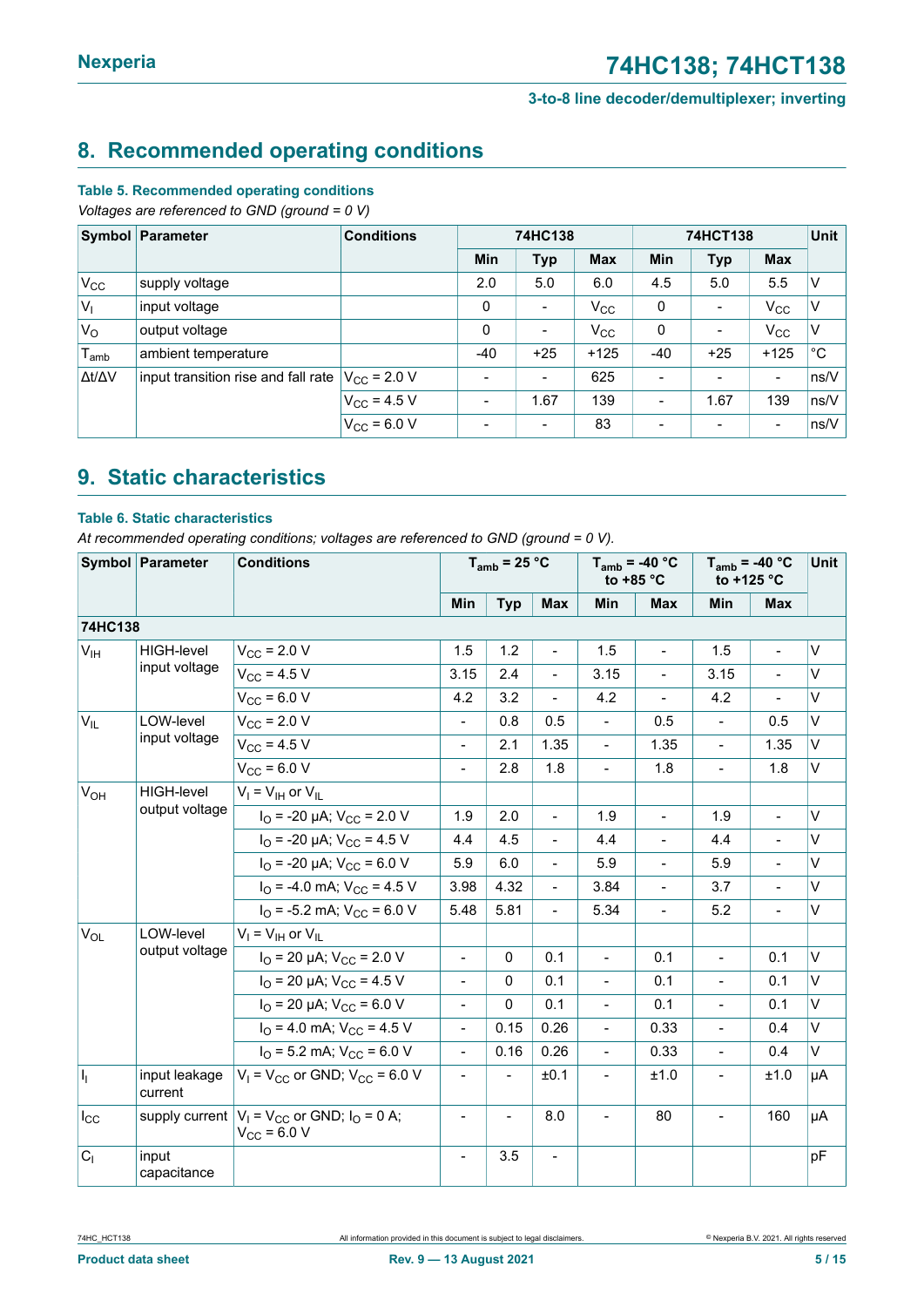#### **3-to-8 line decoder/demultiplexer; inverting**

|                       | Symbol Parameter                   | <b>Conditions</b>                                                                                        |                              | $T_{amb}$ = 25 °C |                          | to $+85$ °C              | $T_{amb}$ = -40 °C       | $T_{amb}$ = -40 °C<br>to $+125$ °C | <b>Unit</b> |        |
|-----------------------|------------------------------------|----------------------------------------------------------------------------------------------------------|------------------------------|-------------------|--------------------------|--------------------------|--------------------------|------------------------------------|-------------|--------|
|                       |                                    |                                                                                                          | <b>Min</b>                   | <b>Typ</b>        | <b>Max</b>               | Min                      | <b>Max</b>               | Min                                | <b>Max</b>  |        |
| 74HCT138              |                                    |                                                                                                          |                              |                   |                          |                          |                          |                                    |             |        |
| V <sub>IH</sub>       | <b>HIGH-level</b><br>input voltage | $V_{CC}$ = 4.5 V to 5.5 V                                                                                | 2.0                          | 1.6               | $\overline{\phantom{0}}$ | 2.0                      |                          | 2.0                                |             | $\vee$ |
| $V_{IL}$              | LOW-level<br>input voltage         | $V_{CC}$ = 4.5 V to 5.5 V                                                                                | $\overline{\phantom{0}}$     | 1.2               | 0.8                      | $\blacksquare$           | 0.8                      |                                    | 0.8         | $\vee$ |
| <b>V<sub>OH</sub></b> | <b>HIGH-level</b>                  | $V_1 = V_{1H}$ or $V_{1L}$ ; $V_{CC} = 4.5$ V                                                            |                              |                   |                          |                          |                          |                                    |             |        |
|                       | output voltage                     | $I_{\Omega}$ = -20 µA                                                                                    | 4.4                          | 4.5               | $\overline{\phantom{a}}$ | 4.4                      | $\overline{\phantom{a}}$ | 4.4                                |             | V      |
|                       |                                    | $I_{\Omega}$ = -4 mA                                                                                     | 3.98                         | 4.32              | $\overline{\phantom{a}}$ | 3.84                     | $\blacksquare$           | 3.7                                |             | V      |
| $V_{OL}$              | LOW-level                          | $V_1$ = $V_{1H}$ or $V_{1I}$ ; $V_{CC}$ = 4.5 V                                                          |                              |                   |                          |                          |                          |                                    |             |        |
|                       | output voltage                     | $I_{\Omega}$ = 20 µA                                                                                     | $\overline{\phantom{0}}$     | $\Omega$          | 0.1                      | $\overline{a}$           | 0.1                      | $\overline{\phantom{a}}$           | 0.1         | V      |
|                       |                                    | $I_0 = 4.0$ mA                                                                                           | $\blacksquare$               | 0.15              | 0.26                     | $\blacksquare$           | 0.33                     | $\blacksquare$                     | 0.4         | V      |
| H,                    | input leakage<br>current           | $V_1$ = $V_{CC}$ or GND; $V_{CC}$ = 5.5 V                                                                | $\overline{\phantom{0}}$     |                   | ±0.1                     | $\overline{\phantom{0}}$ | ±1.0                     | $\overline{\phantom{a}}$           | ±1.0        | μA     |
| $I_{\rm CC}$          |                                    | supply current $ V_1 = V_{CC}$ or GND; $I_0 = 0$ A;<br>$V_{CC}$ = 5.5 V                                  | $\blacksquare$               | $\blacksquare$    | 8.0                      | $\overline{a}$           | 80                       | $\overline{\phantom{a}}$           | 160         | μA     |
| $\Delta I_{\rm CC}$   | additional<br>supply current       | $V_1 = V_{CC} - 2.1 V$ ;<br>other inputs at $V_{CC}$ or GND;<br>$V_{CC}$ = 4.5 V to 5.5 V; $I_{O}$ = 0 A |                              |                   |                          |                          |                          |                                    |             |        |
|                       |                                    | per input pin; An inputs                                                                                 | $\blacksquare$               | 150               | 540                      | $\overline{a}$           | 675                      | $\overline{\phantom{a}}$           | 735         | μA     |
|                       |                                    | per input pin; En inputs                                                                                 | $\qquad \qquad \blacksquare$ | 125               | 450                      | $\overline{\phantom{0}}$ | 562.5                    | $\blacksquare$                     | 612.5       | μA     |
|                       |                                    | per input pin; E3 input                                                                                  | $\overline{\phantom{a}}$     | 100               | 360                      | $\blacksquare$           | 450                      | $\overline{\phantom{a}}$           | 490         | μA     |
| C <sub>1</sub>        | input<br>capacitance               |                                                                                                          |                              | 3.5               |                          |                          |                          |                                    |             | pF     |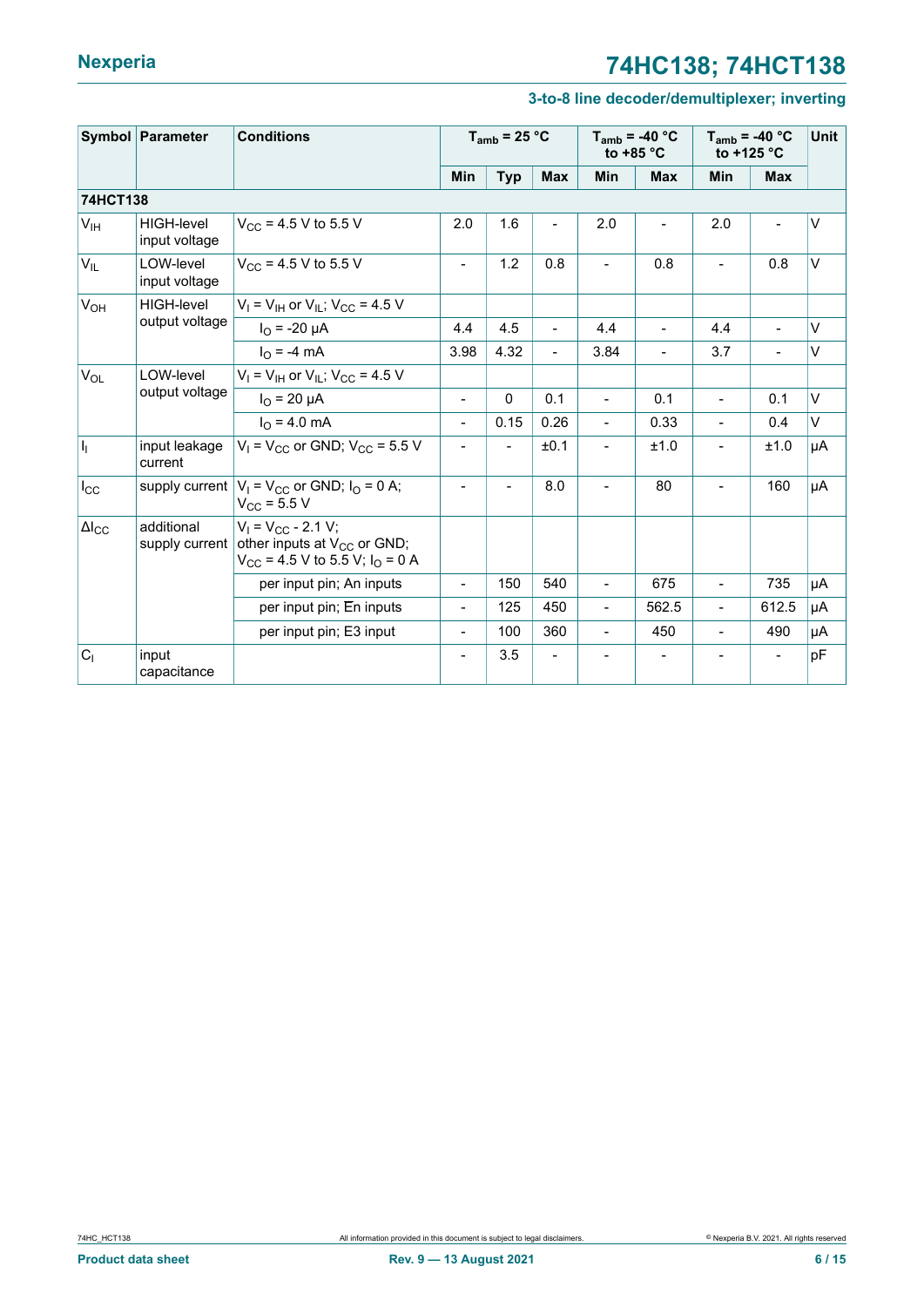# <span id="page-6-0"></span>**10. Dynamic characteristics**

#### **Table 7. Dynamic characteristics**

*Voltages* are *referenced* to GND (ground = 0 V);  $C_L$  = 50 pF unless otherwise specified; for test circuit see [Fig. 9](#page-8-0).

| Symbol Parameter |                                     | <b>Conditions</b>                                    |       | $T_{amb}$ = 25 °C            |                |                          | to $+85$ °C              | $T_{amb}$ = -40 °C | $T_{amb}$ = -40 °C<br>to $+125$ °C |                          | Unit |
|------------------|-------------------------------------|------------------------------------------------------|-------|------------------------------|----------------|--------------------------|--------------------------|--------------------|------------------------------------|--------------------------|------|
|                  |                                     |                                                      |       | Min                          | <b>Typ</b>     | <b>Max</b>               | <b>Min</b>               | <b>Max</b>         | Min                                | <b>Max</b>               |      |
| 74HC138          |                                     |                                                      |       |                              |                |                          |                          |                    |                                    |                          |      |
| $t_{pd}$         | propagation                         | An to Yn; see Fig. 7                                 | $[1]$ |                              |                |                          |                          |                    |                                    |                          |      |
|                  | delay                               | $V_{\text{CC}}$ = 2.0 V                              |       | $\blacksquare$               | 41             | 150                      | $\blacksquare$           | 190                | $\blacksquare$                     | 225                      | ns   |
|                  |                                     | $V_{\rm CC}$ = 4.5 V                                 |       | $\blacksquare$               | 15             | 30                       | $\overline{\phantom{a}}$ | 38                 | $\blacksquare$                     | 45                       | ns   |
|                  |                                     | $V_{CC}$ = 5 V; C <sub>L</sub> = 15 pF               |       | $\overline{\phantom{a}}$     | 12             | $\overline{\phantom{a}}$ | $\overline{\phantom{a}}$ | $\blacksquare$     | $\overline{\phantom{a}}$           | $\frac{1}{2}$            | ns   |
|                  |                                     | $V_{\rm CC}$ = 6.0 V                                 |       | $\blacksquare$               | 12             | 26                       | $\overline{\phantom{a}}$ | 33                 | $\blacksquare$                     | 38                       | ns   |
|                  |                                     | E3 to $\overline{Y}$ n; see Fig. 7                   | $[1]$ |                              |                |                          |                          |                    |                                    |                          |      |
|                  |                                     | $V_{\rm CC}$ = 2.0 V                                 |       | $\overline{\phantom{a}}$     | 47             | 150                      | $\overline{\phantom{a}}$ | 190                | $\overline{\phantom{a}}$           | 225                      | ns   |
|                  |                                     | $V_{\rm CC}$ = 4.5 V                                 |       | $\overline{\phantom{a}}$     | 17             | 20                       | $\overline{\phantom{a}}$ | 38                 | $\overline{\phantom{0}}$           | 45                       | ns   |
|                  |                                     | $V_{CC}$ = 5 V; C <sub>1</sub> = 15 pF               |       | $\blacksquare$               | 14             | $\blacksquare$           | $\overline{\phantom{a}}$ | $\blacksquare$     | $\overline{\phantom{a}}$           | $\overline{\phantom{0}}$ | ns   |
|                  |                                     | $V_{CC}$ = 6.0 V                                     |       | $\blacksquare$               | 14             | 26                       | Ξ.                       | 33                 | $\overline{\phantom{0}}$           | 38                       | ns   |
|                  |                                     | En to $\overline{Y}$ n; see Fig. 8                   | $[1]$ |                              |                |                          |                          |                    |                                    |                          |      |
|                  |                                     | $V_{\rm CC}$ = 2.0 V                                 |       | $\blacksquare$               | 47             | 150                      | $\blacksquare$           | 190                | $\blacksquare$                     | 225                      | ns   |
|                  |                                     | $V_{\rm CC}$ = 4.5 V                                 |       | $\blacksquare$               | 17             | 20                       | $\blacksquare$           | 38                 | $\blacksquare$                     | 45                       | ns   |
|                  |                                     | $V_{CC}$ = 5 V; C <sub>1</sub> = 15 pF               |       | $\blacksquare$               | 14             |                          | $\overline{\phantom{0}}$ |                    | $\qquad \qquad \blacksquare$       |                          | ns   |
|                  |                                     | $V_{CC}$ = 6.0 V                                     |       | $\blacksquare$               | 14             | 26                       | $\overline{a}$           | 33                 | $\overline{\phantom{0}}$           | 38                       | ns   |
| $ t_t $          | transition time                     | $\overline{Y}$ n; see Fig. 7 and Fig. 8              | [2]   |                              |                |                          |                          |                    |                                    |                          |      |
|                  |                                     | $V_{\rm CC}$ = 2.0 V                                 |       | $\blacksquare$               | 19             | 75                       | $\blacksquare$           | 95                 | $\overline{a}$                     | 110                      | ns   |
|                  |                                     | $V_{\text{CC}} = 4.5 V$                              |       | $\blacksquare$               | $\overline{7}$ | 15                       | $\blacksquare$           | 19                 | $\overline{\phantom{0}}$           | 22                       | ns   |
|                  |                                     | $V_{CC}$ = 6.0 V                                     |       | $\blacksquare$               | 6              | 13                       | $\blacksquare$           | 16                 | $\blacksquare$                     | 19                       | ns   |
| $C_{PD}$         | power<br>dissipation<br>capacitance | $C_L$ = 50 pF; f = 1 MHz;<br>$V_1$ = GND to $V_{CC}$ | $[3]$ | $\qquad \qquad \blacksquare$ | 67             |                          |                          |                    |                                    |                          | pF   |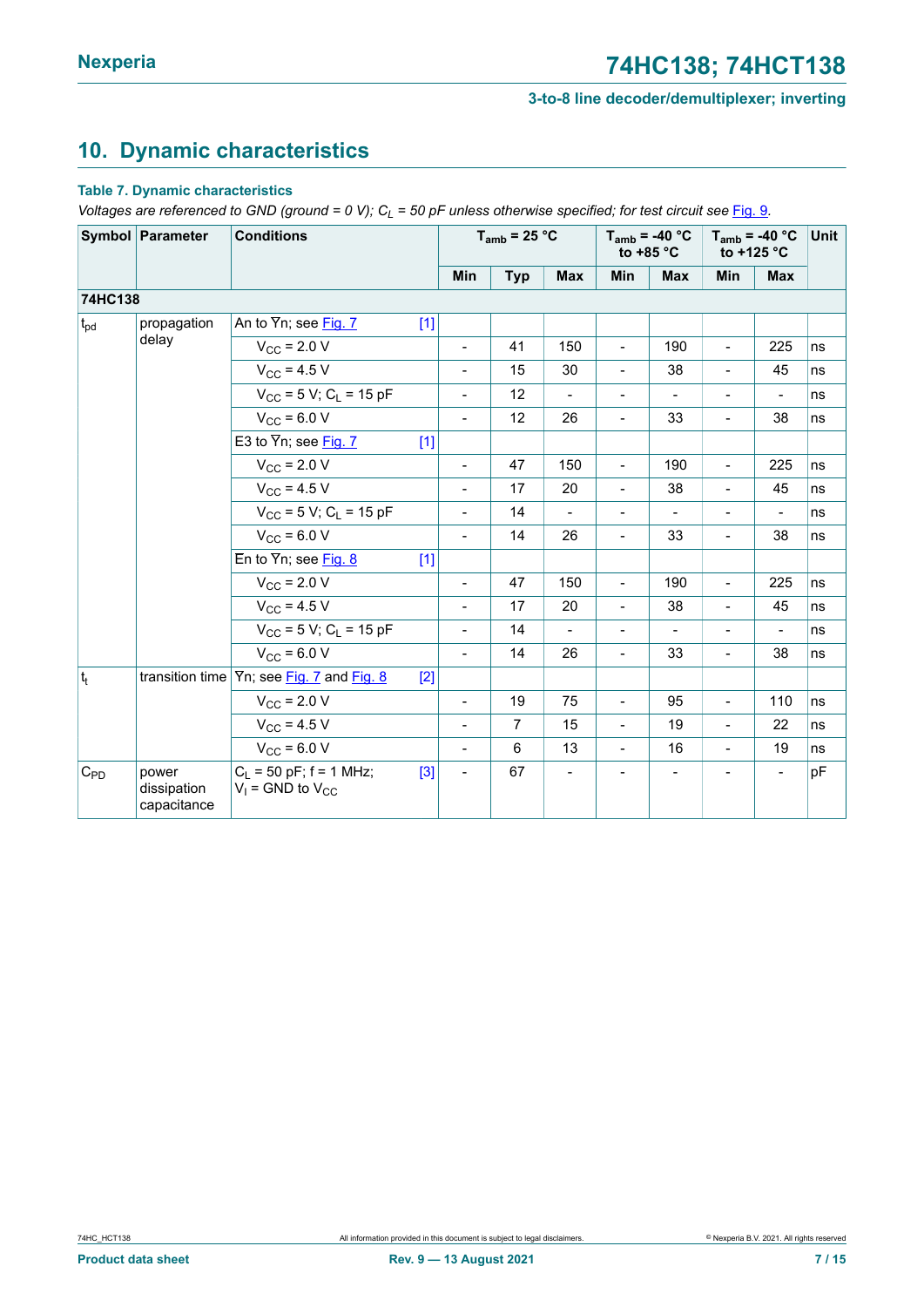#### **3-to-8 line decoder/demultiplexer; inverting**

<span id="page-7-1"></span>

| Symbol Parameter |                                     | <b>Conditions</b>                                             |       | $T_{amb}$ = 25 °C        |            |                | $T_{amb}$ = -40 °C<br>to $+85$ °C |                | $T_{amb}$ = -40 °C<br>to +125 $\degree$ C |                              | <b>Unit</b> |
|------------------|-------------------------------------|---------------------------------------------------------------|-------|--------------------------|------------|----------------|-----------------------------------|----------------|-------------------------------------------|------------------------------|-------------|
|                  |                                     |                                                               |       | Min                      | <b>Typ</b> | <b>Max</b>     | <b>Min</b>                        | <b>Max</b>     | <b>Min</b>                                | <b>Max</b>                   |             |
| 74HCT138         |                                     |                                                               |       |                          |            |                |                                   |                |                                           |                              |             |
| t <sub>pd</sub>  | propagation                         | An to Yn; see Fig. 7                                          | $[1]$ |                          |            |                |                                   |                |                                           |                              |             |
|                  | delay                               | $V_{\rm CC}$ = 4.5 V                                          |       | $\overline{\phantom{a}}$ | 20         | 35             |                                   | 44             |                                           | 53                           | ns          |
|                  |                                     | $V_{CC}$ = 5 V; C <sub>L</sub> = 15 pF                        |       | $\blacksquare$           | 17         |                |                                   |                |                                           | $\qquad \qquad \blacksquare$ | ns          |
|                  |                                     | E3 to $\overline{Y}$ n; see Fig. 7                            | $[1]$ |                          |            |                |                                   |                |                                           |                              |             |
|                  |                                     | $V_{\rm CC}$ = 4.5 V                                          |       | $\overline{\phantom{a}}$ | 18         | 40             | $\blacksquare$                    | 50             | -                                         | 60                           | ns          |
|                  |                                     | $V_{CC}$ = 5 V; C <sub>L</sub> = 15 pF                        |       | $\overline{\phantom{a}}$ | 19         | $\blacksquare$ | $\qquad \qquad \blacksquare$      | $\blacksquare$ |                                           | $\overline{\phantom{a}}$     | ns          |
|                  |                                     | En to $\overline{Y}$ n; see Fig. 8                            | $[1]$ |                          |            |                |                                   |                |                                           |                              |             |
|                  |                                     | $V_{CC}$ = 4.5 V                                              |       | $\overline{\phantom{a}}$ | 19         | 40             |                                   | 50             | $\blacksquare$                            | 60                           | ns          |
|                  |                                     | $V_{CC}$ = 5 V; C <sub>1</sub> = 15 pF                        |       | $\overline{\phantom{a}}$ | 19         |                |                                   |                |                                           | $\qquad \qquad \blacksquare$ | ns          |
| $ t_t $          | transition time                     | Yn; see Fig. 7 and Fig. 8                                     | $[2]$ |                          |            |                |                                   |                |                                           |                              |             |
|                  |                                     | $V_{CC}$ = 4.5 V                                              |       | $\overline{\phantom{a}}$ | 7          | 15             | $\blacksquare$                    | 19             | $\blacksquare$                            | 22                           | ns          |
| $C_{PD}$         | power<br>dissipation<br>capacitance | $ C_1 = 50$ pF; f = 1 MHz;<br>$V_1$ = GND to $V_{CC}$ - 1.5 V | $[3]$ | $\blacksquare$           | 67         |                |                                   |                |                                           | $\overline{\phantom{0}}$     | pF          |

[1]  $t_{pd}$  is the same as  $t_{PLH}$  and  $t_{PHL}$ .

is the same as t<sub>THL</sub> and t<sub>TLH</sub>.

 $\begin{bmatrix} 2 \\ 3 \end{bmatrix}$ [3]  $C_{PD}$  is used to determine the dynamic power dissipation (P<sub>D</sub> in μW).

 $P_D = C_{PD} \times V_{CC}^2 \times f_i \times N + \Sigma (C_L \times V_{CC}^2 \times f_o)$  where:

fi = input frequency in MHz;

 $f_0$  = output frequency in MHz;

 $C_L$  = output load capacitance in pF;

 $V_{CC}$  = supply voltage in V;

N = number of inputs switching;

 $\Sigma$ (C<sub>L</sub> × V<sub>CC</sub><sup>2</sup> × f<sub>o</sub>) = sum of outputs.

#### <span id="page-7-2"></span>**10.1. Waveforms and test circuit**

<span id="page-7-0"></span>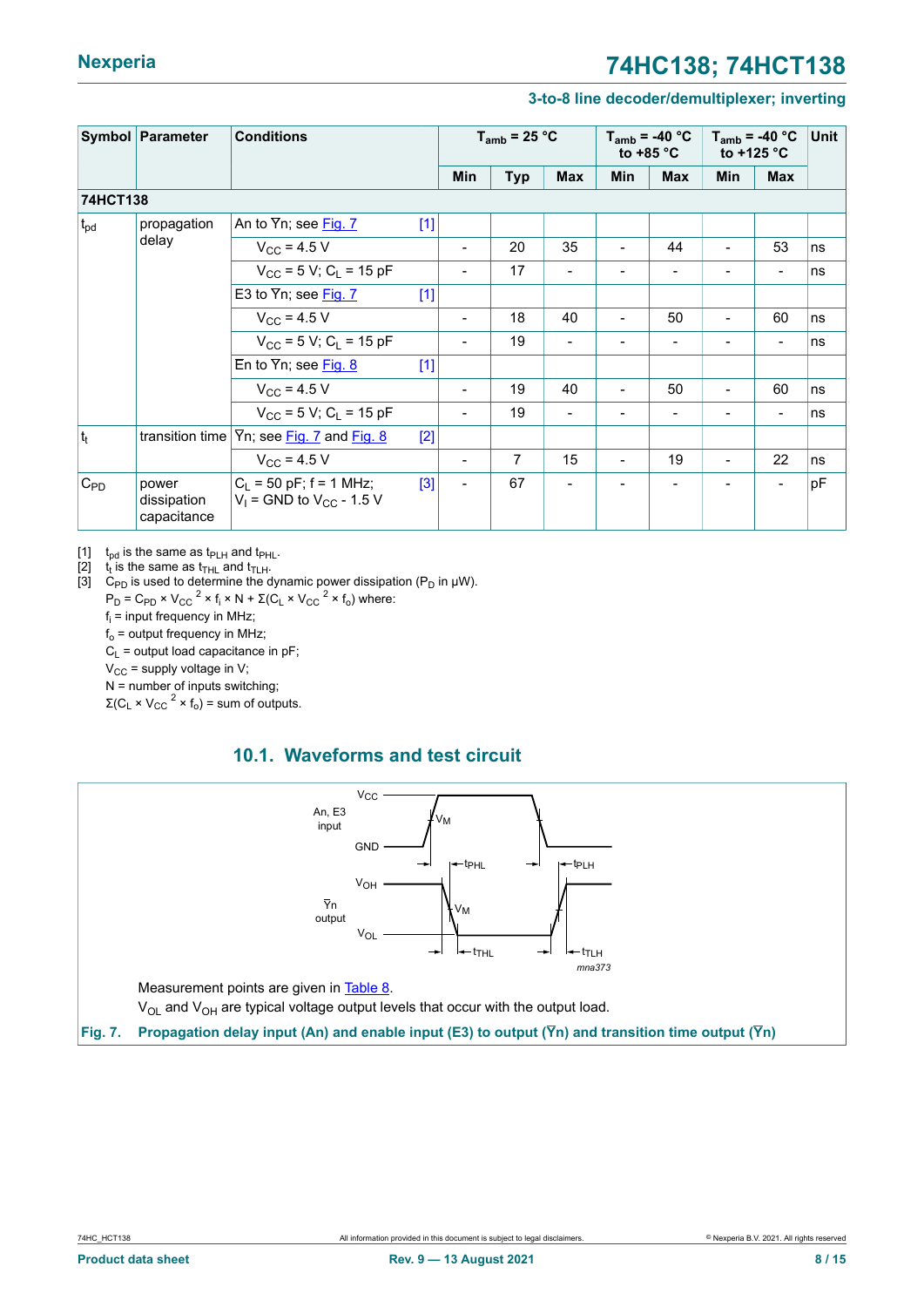#### **3-to-8 line decoder/demultiplexer; inverting**

<span id="page-8-1"></span>

#### <span id="page-8-2"></span>**Table 8. Measurement points**

| Type     | Input          | <b>Output</b>  |
|----------|----------------|----------------|
|          | V <sub>M</sub> | V <sub>M</sub> |
| 74HC138  | $0.5V_{CC}$    | $0.5V_{CC}$    |
| 74HCT138 | 1.3V           | 1.3V           |

<span id="page-8-0"></span>

<span id="page-8-3"></span>S1 = Test selection switch.

#### **Fig. 9. Test circuit for measuring switching times**

#### **Table 9. Test data**

| <b>Type</b> | Input        |              | Load         |              | <b>S1 position</b> |                                     |                       |  |
|-------------|--------------|--------------|--------------|--------------|--------------------|-------------------------------------|-----------------------|--|
|             | $V_{1}$      | $ t_r, t_f $ | ั∪∟          | 'R∟          | <b>t</b> phl, tplh | t <sub>PZH</sub> , t <sub>PHZ</sub> | $t_{PZL}$ , $t_{PLZ}$ |  |
| 74HC138     | $V_{\rm CC}$ | ∣6 ns        | 15 pF, 50 pF | 1 k $\Omega$ | open               | <b>GND</b>                          | $V_{\rm CC}$          |  |
| 74HCT138    | 3 V          | ∣6 ns        | 15 pF, 50 pF | ' kΩ         | open               | <b>GND</b>                          | $V_{\rm CC}$          |  |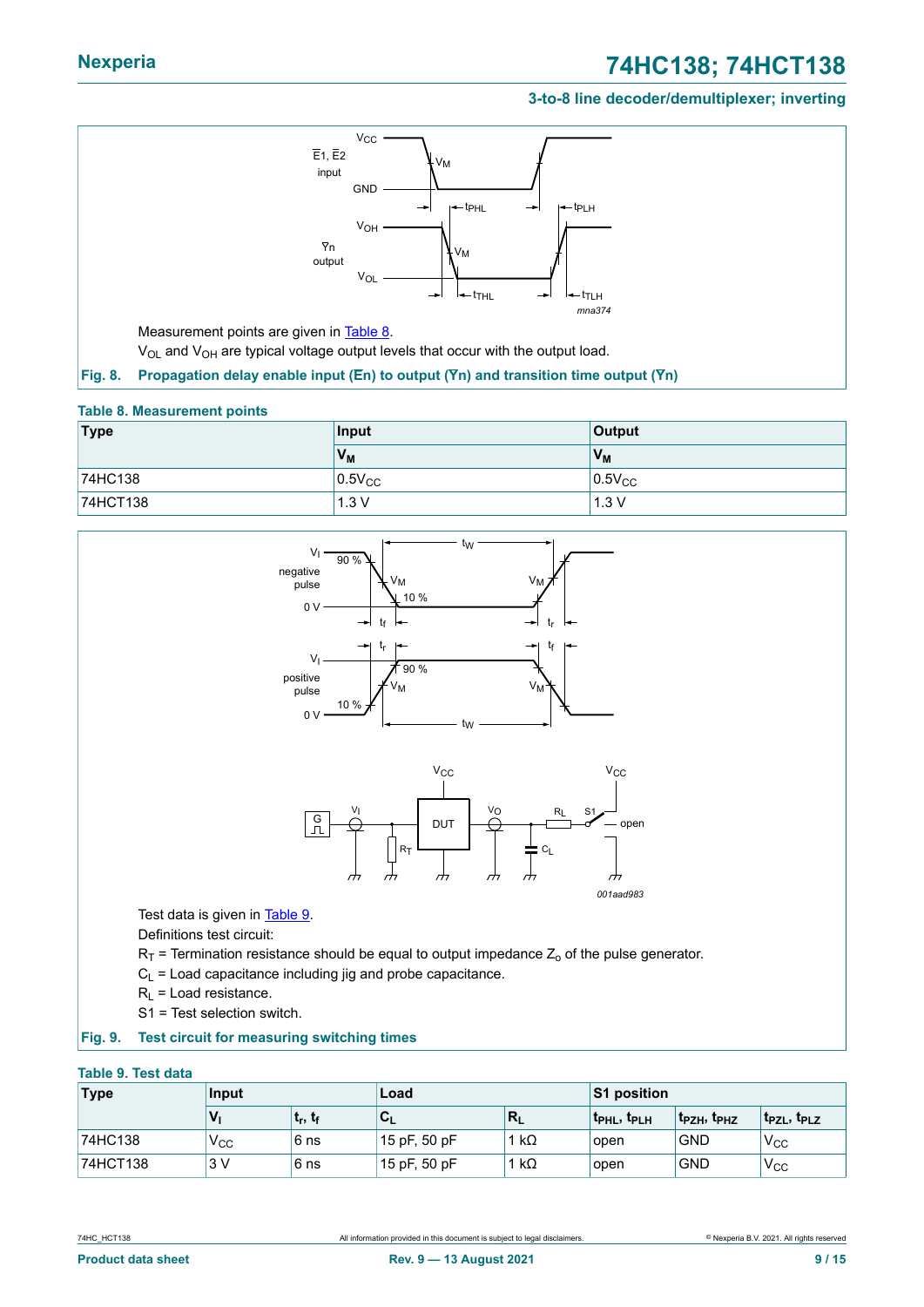# <span id="page-9-0"></span>**11. Package outline**



#### **Fig. 10. Package outline SOT109-1 (SO16)**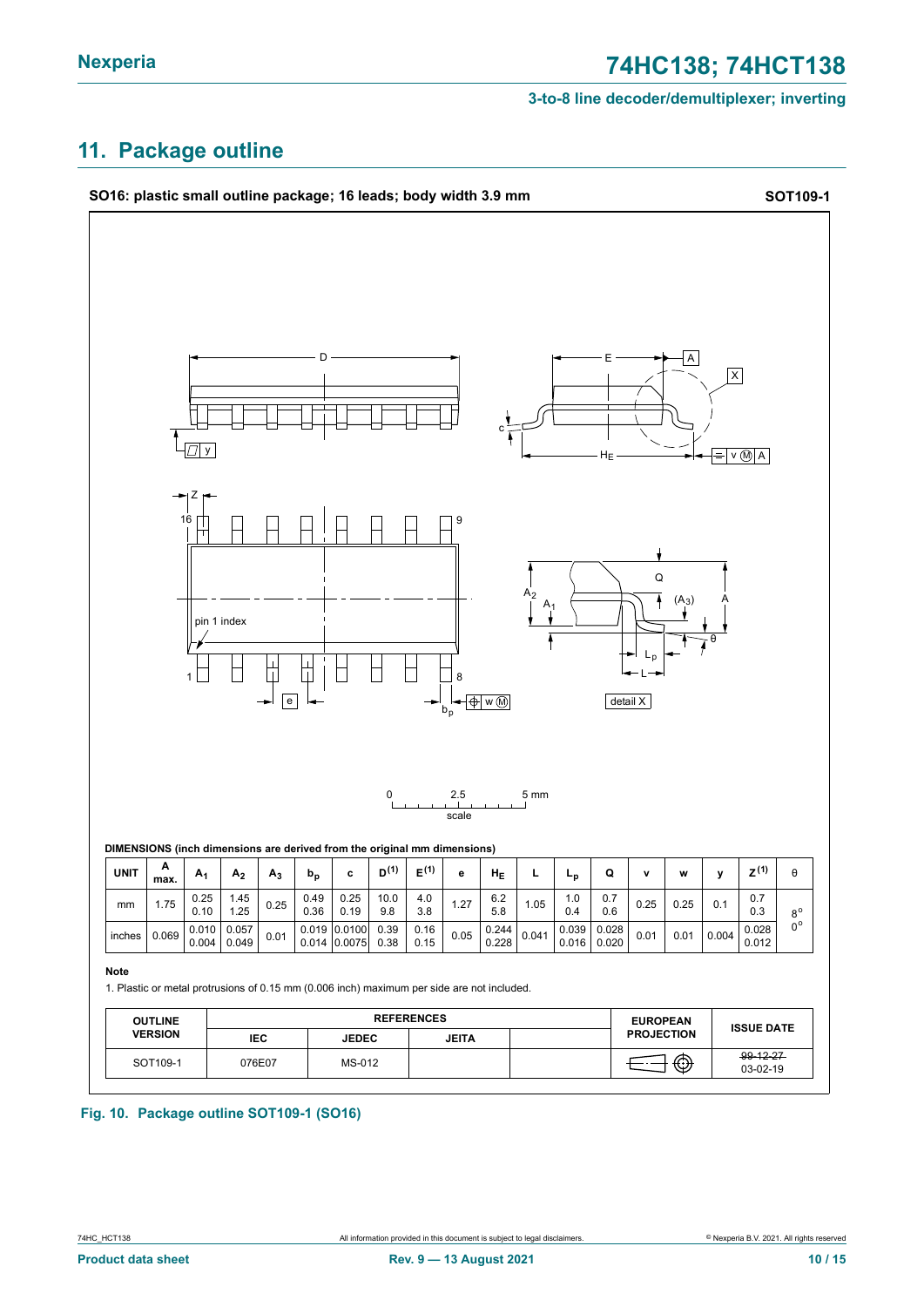#### **3-to-8 line decoder/demultiplexer; inverting**



**Fig. 11. Package outline SOT403-1 (TSSOP16)**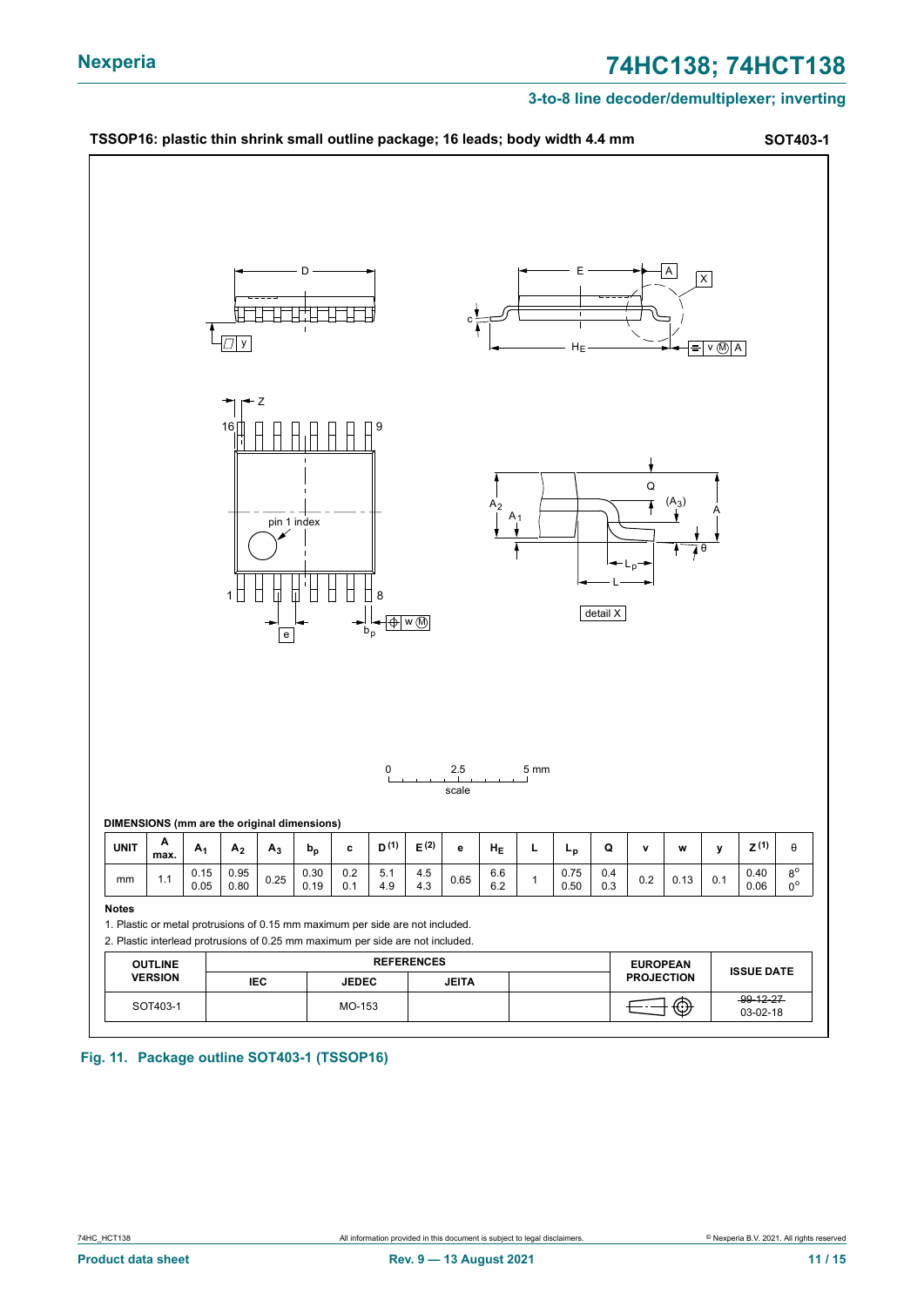#### **3-to-8 line decoder/demultiplexer; inverting**



**Fig. 12. Package outline SOT763-1 (DHVQFN16)**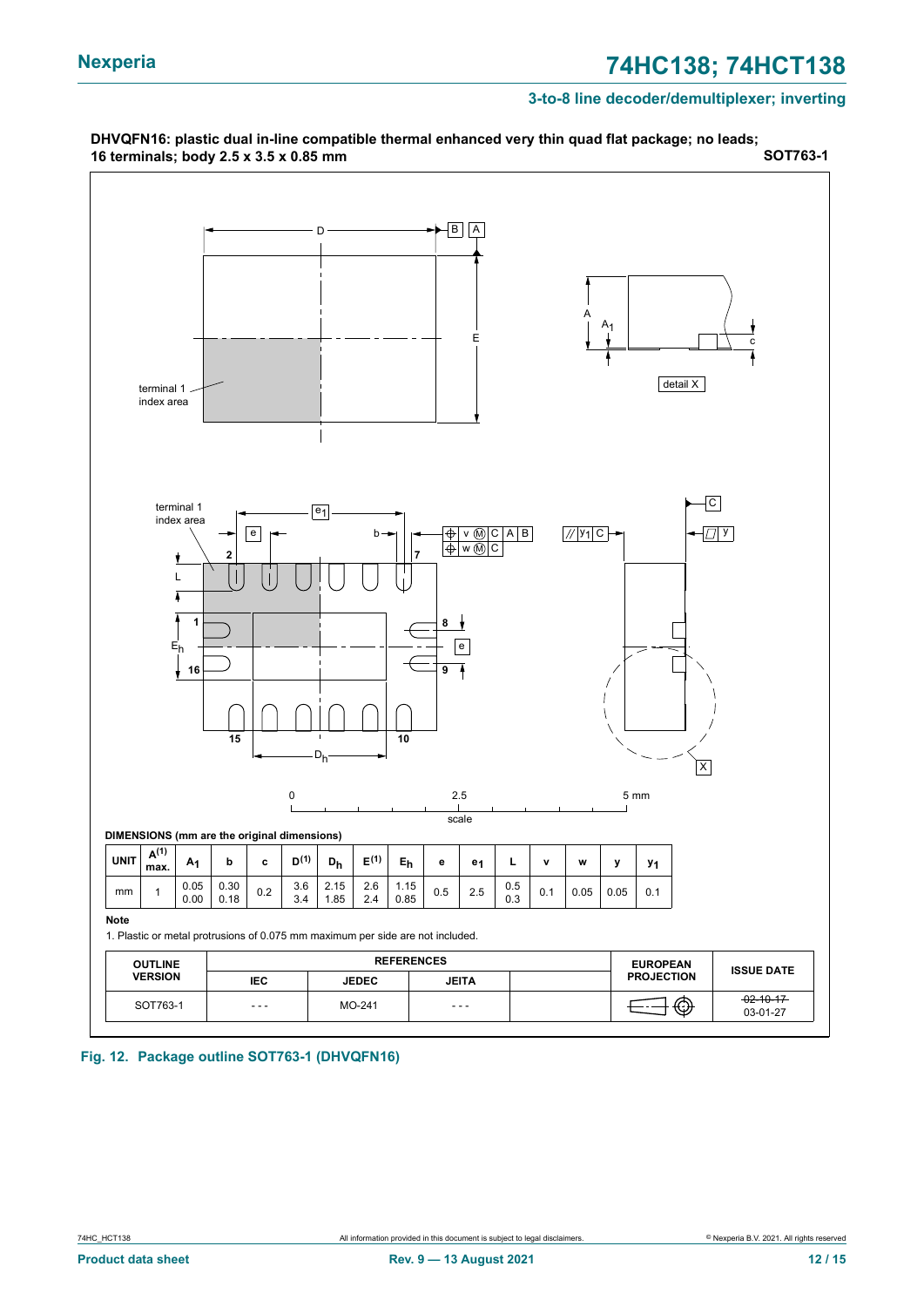# <span id="page-12-0"></span>**12. Abbreviations**

|             | <b>Table 10. Abbreviations</b>          |  |  |  |  |  |  |
|-------------|-----------------------------------------|--|--|--|--|--|--|
| Acronym     | <b>Description</b>                      |  |  |  |  |  |  |
| <b>CMOS</b> | Complementary Metal-Oxide Semiconductor |  |  |  |  |  |  |
| <b>DUT</b>  | Device Under Test                       |  |  |  |  |  |  |
| <b>ESD</b>  | ElectroStatic Discharge                 |  |  |  |  |  |  |
| <b>HBM</b>  | Human Body Model                        |  |  |  |  |  |  |
| <b>MM</b>   | Machine Model                           |  |  |  |  |  |  |
| <b>TTL</b>  | Transistor-Transistor Logic             |  |  |  |  |  |  |

# <span id="page-12-1"></span>**13. Revision history**

| <b>Table 11. Revision history</b> |                                                                                                                                                                                                                                                                                           |                       |                      |                     |  |
|-----------------------------------|-------------------------------------------------------------------------------------------------------------------------------------------------------------------------------------------------------------------------------------------------------------------------------------------|-----------------------|----------------------|---------------------|--|
| <b>Document ID</b>                | <b>Release date</b>                                                                                                                                                                                                                                                                       | Data sheet status     | <b>Change notice</b> | <b>Supersedes</b>   |  |
| 74HC HCT138 v.9                   | 20210813                                                                                                                                                                                                                                                                                  | Product data sheet    |                      | 74HC HCT138 v.8     |  |
| Modifications:                    | Section 2 updated.<br>Type numbers 74HC138DB and 74HCT138DB (SOT338-1/SSOP16) removed.                                                                                                                                                                                                    |                       |                      |                     |  |
| 74HC_HCT138 v.8                   | 20200407                                                                                                                                                                                                                                                                                  | Product data sheet    | $\overline{a}$       | 74HC HCT138 v.7     |  |
| Modifications:                    | Fig. 6 corrected (Errata).<br>$\bullet$<br>Table 4: Derating values for P <sub>tot</sub> total power dissipation updated.                                                                                                                                                                 |                       |                      |                     |  |
| 74HC HCT138 v.7                   | 20180326                                                                                                                                                                                                                                                                                  | Product data sheet    |                      | 74HC HCT138 v.6     |  |
| Modifications:                    | The format of this data sheet has been redesigned to comply with the identity guidelines<br>of Nexperia.<br>Legal texts have been adapted to the new company name where appropriate.                                                                                                      |                       |                      |                     |  |
| 74HC_HCT138 v.6                   | 20151228                                                                                                                                                                                                                                                                                  | Product data sheet    |                      | 74HC HCT138 v.5     |  |
| Modifications:                    | Type numbers 74HC138N and 74HCT138N (SOT38-4) removed.<br>٠                                                                                                                                                                                                                               |                       |                      |                     |  |
| 74HC_HCT138 v.5                   | 20150126                                                                                                                                                                                                                                                                                  | Product data sheet    |                      | 74HC HCT138 v.4     |  |
| Modifications:                    | Section 9: OFF-state output current removed because device has no 3-state outputs.<br>٠<br>Section 10: Power dissipation capacitance condition for 74HCT138 is corrected.                                                                                                                 |                       |                      |                     |  |
| 74HC HCT138 v.4                   | 20120627                                                                                                                                                                                                                                                                                  | Product data sheet    |                      | 74HC HCT138 v.3     |  |
| Modifications:                    | The format of this data sheet has been redesigned to comply with the new identity<br>guidelines of NXP Semiconductors.<br>Legal texts have been adapted to the new company name where appropriate.<br>SOT38-1 changed to SOT38-4.                                                         |                       |                      |                     |  |
| 74HC HCT138 v.3                   | 20051223                                                                                                                                                                                                                                                                                  | Product data sheet    |                      | 74HC HCT138 CNV v.2 |  |
| Modifications:                    | The format of this data sheet has been redesigned to comply with the new presentation<br>$\bullet$<br>and information standard of Philips Semiconductors.<br>Section 3, Section 5 and Section 11: Added DHVQFN package information<br>Section 9: Added from the family specification<br>٠ |                       |                      |                     |  |
| 74HC HCT138 CNV v.2               | 19970827                                                                                                                                                                                                                                                                                  | Product specification |                      |                     |  |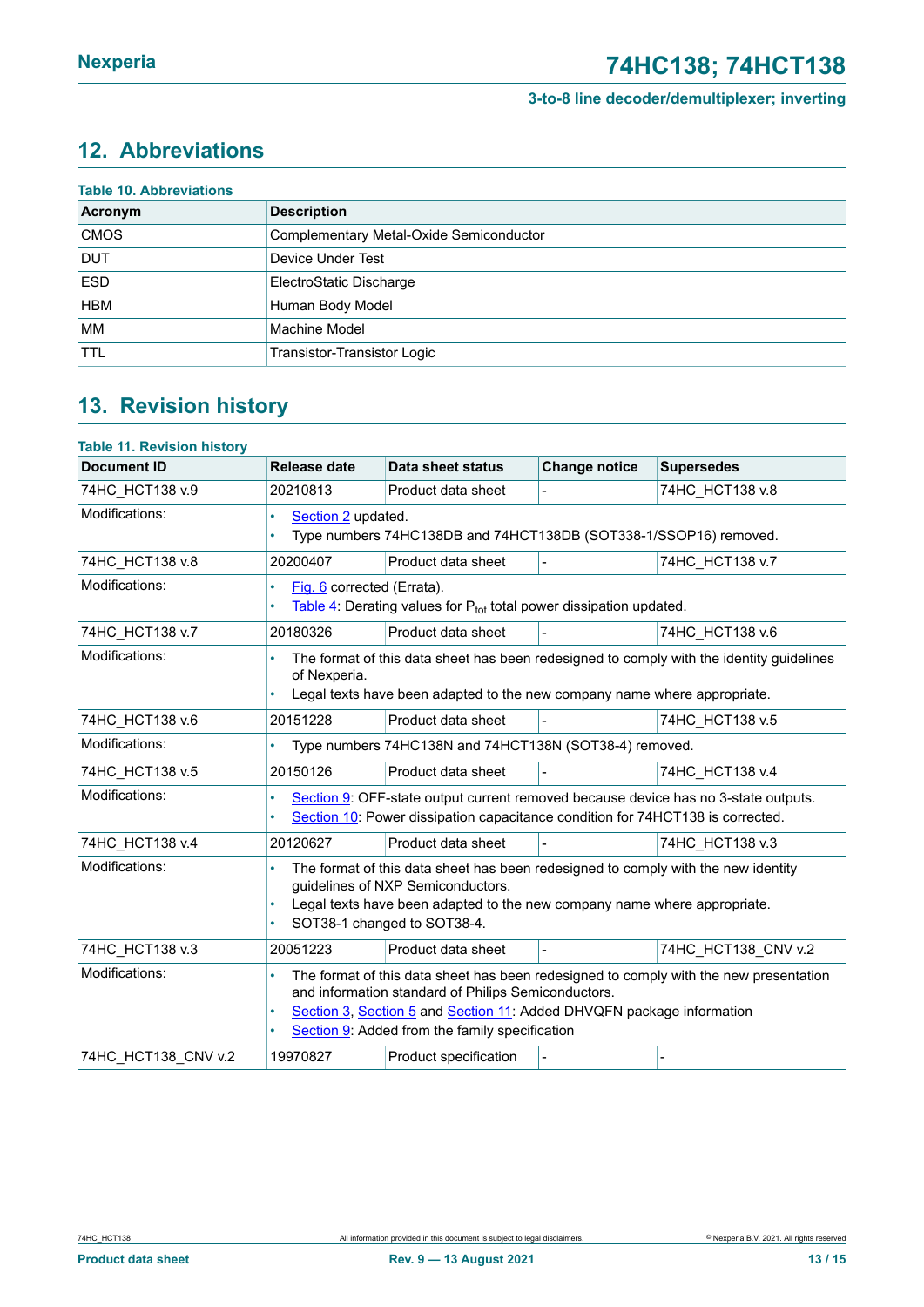# <span id="page-13-0"></span>**14. Legal information**

#### **Data sheet status**

| Document status<br>$[1]$ [2]      | Product<br>status [3] | <b>Definition</b>                                                                           |
|-----------------------------------|-----------------------|---------------------------------------------------------------------------------------------|
| Objective [short]<br>data sheet   | Development           | This document contains data from<br>the objective specification for<br>product development. |
| Preliminary [short]<br>data sheet | Qualification         | This document contains data from<br>the preliminary specification.                          |
| Product [short]<br>data sheet     | Production            | This document contains the product<br>specification.                                        |

[1] Please consult the most recently issued document before initiating or completing a design.

- The term 'short data sheet' is explained in section "Definitions".
- [3] The product status of device(s) described in this document may have changed since this document was published and may differ in case of multiple devices. The latest product status information is available on the internet at [https://www.nexperia.com.](https://www.nexperia.com)

#### **Definitions**

**Draft** — The document is a draft version only. The content is still under internal review and subject to formal approval, which may result in modifications or additions. Nexperia does not give any representations or warranties as to the accuracy or completeness of information included herein and shall have no liability for the consequences of use of such information.

**Short data sheet** — A short data sheet is an extract from a full data sheet with the same product type number(s) and title. A short data sheet is intended for quick reference only and should not be relied upon to contain detailed and full information. For detailed and full information see the relevant full data sheet, which is available on request via the local Nexperia sales office. In case of any inconsistency or conflict with the short data sheet, the full data sheet shall prevail.

**Product specification** — The information and data provided in a Product data sheet shall define the specification of the product as agreed between Nexperia and its customer, unless Nexperia and customer have explicitly agreed otherwise in writing. In no event however, shall an agreement be valid in which the Nexperia product is deemed to offer functions and qualities beyond those described in the Product data sheet.

#### **Disclaimers**

**Limited warranty and liability** — Information in this document is believed to be accurate and reliable. However, Nexperia does not give any representations or warranties, expressed or implied, as to the accuracy or completeness of such information and shall have no liability for the consequences of use of such information. Nexperia takes no responsibility for the content in this document if provided by an information source outside of Nexperia.

In no event shall Nexperia be liable for any indirect, incidental, punitive, special or consequential damages (including - without limitation - lost profits, lost savings, business interruption, costs related to the removal or replacement of any products or rework charges) whether or not such damages are based on tort (including negligence), warranty, breach of contract or any other legal theory.

Notwithstanding any damages that customer might incur for any reason whatsoever, Nexperia's aggregate and cumulative liability towards customer for the products described herein shall be limited in accordance with the Terms and conditions of commercial sale of Nexperia.

**Right to make changes** — Nexperia reserves the right to make changes to information published in this document, including without limitation specifications and product descriptions, at any time and without notice. This document supersedes and replaces all information supplied prior to the publication hereof

**Suitability for use** — Nexperia products are not designed, authorized or warranted to be suitable for use in life support, life-critical or safety-critical systems or equipment, nor in applications where failure or malfunction of an Nexperia product can reasonably be expected to result in personal

#### **3-to-8 line decoder/demultiplexer; inverting**

injury, death or severe property or environmental damage. Nexperia and its suppliers accept no liability for inclusion and/or use of Nexperia products in such equipment or applications and therefore such inclusion and/or use is at the customer's own risk.

**Quick reference data** — The Quick reference data is an extract of the product data given in the Limiting values and Characteristics sections of this document, and as such is not complete, exhaustive or legally binding.

**Applications** — Applications that are described herein for any of these products are for illustrative purposes only. Nexperia makes no representation or warranty that such applications will be suitable for the specified use without further testing or modification.

Customers are responsible for the design and operation of their applications and products using Nexperia products, and Nexperia accepts no liability for any assistance with applications or customer product design. It is customer's sole responsibility to determine whether the Nexperia product is suitable and fit for the customer's applications and products planned, as well as for the planned application and use of customer's third party customer(s). Customers should provide appropriate design and operating safeguards to minimize the risks associated with their applications and products.

Nexperia does not accept any liability related to any default, damage, costs or problem which is based on any weakness or default in the customer's applications or products, or the application or use by customer's third party customer(s). Customer is responsible for doing all necessary testing for the customer's applications and products using Nexperia products in order to avoid a default of the applications and the products or of the application or use by customer's third party customer(s). Nexperia does not accept any liability in this respect.

**Limiting values** — Stress above one or more limiting values (as defined in the Absolute Maximum Ratings System of IEC 60134) will cause permanent damage to the device. Limiting values are stress ratings only and (proper) operation of the device at these or any other conditions above those given in the Recommended operating conditions section (if present) or the Characteristics sections of this document is not warranted. Constant or repeated exposure to limiting values will permanently and irreversibly affect the quality and reliability of the device.

**Terms and conditions of commercial sale** — Nexperia products are sold subject to the general terms and conditions of commercial sale, as published at [http://www.nexperia.com/profile/terms,](http://www.nexperia.com/profile/terms) unless otherwise agreed in a valid written individual agreement. In case an individual agreement is concluded only the terms and conditions of the respective agreement shall apply. Nexperia hereby expressly objects to applying the customer's general terms and conditions with regard to the purchase of Nexperia products by customer.

**No offer to sell or license** — Nothing in this document may be interpreted or construed as an offer to sell products that is open for acceptance or the grant, conveyance or implication of any license under any copyrights, patents or other industrial or intellectual property rights.

**Export control** — This document as well as the item(s) described herein may be subject to export control regulations. Export might require a prior authorization from competent authorities.

**Non-automotive qualified products** — Unless this data sheet expressly states that this specific Nexperia product is automotive qualified, the product is not suitable for automotive use. It is neither qualified nor tested in accordance with automotive testing or application requirements. Nexperia accepts no liability for inclusion and/or use of non-automotive qualified products in automotive equipment or applications.

In the event that customer uses the product for design-in and use in automotive applications to automotive specifications and standards, customer (a) shall use the product without Nexperia's warranty of the product for such automotive applications, use and specifications, and (b) whenever customer uses the product for automotive applications beyond Nexperia's specifications such use shall be solely at customer's own risk, and (c) customer fully indemnifies Nexperia for any liability, damages or failed product claims resulting from customer design and use of the product for automotive applications beyond Nexperia's standard warranty and Nexperia's product specifications.

**Translations** — A non-English (translated) version of a document is for reference only. The English version shall prevail in case of any discrepancy between the translated and English versions.

#### **Trademarks**

Notice: All referenced brands, product names, service names and trademarks are the property of their respective owners.